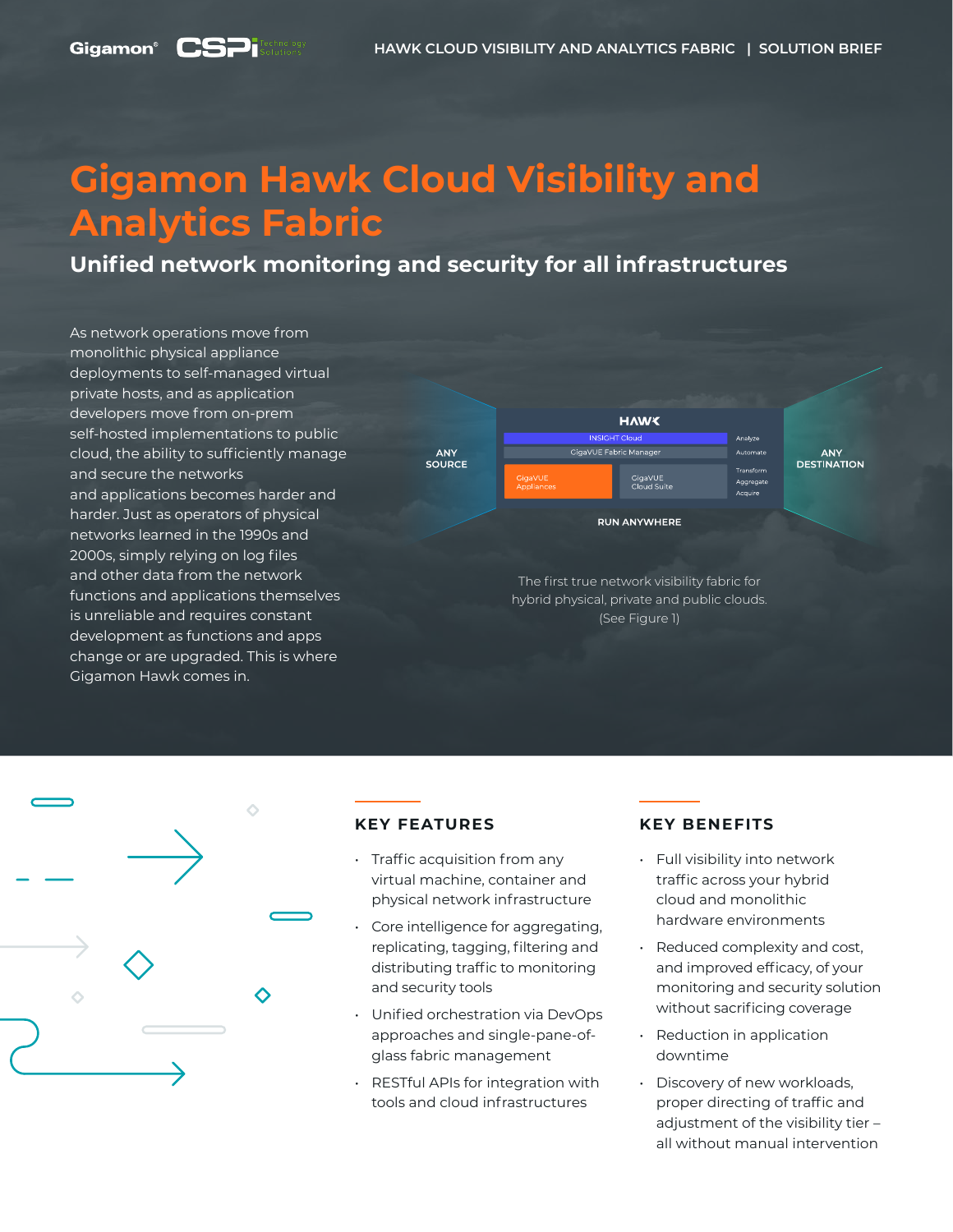# **Successful Cloud Operations Means Covering All Networks**

In the face of digital transformation that's occurring at an increasing rate, network and security operations face significant challenges. How can you, for example, maintain continuous operations and ensure security of your networks, services and applications across the hybrid mix of public cloud-hosted applications and on-prem infrastructure and applications?

Whether it's workloads in the public cloud, a self-managed private cloud datacenter or a physical datacenter, continued operation, security and compliance of network data and applications rests on IT teams who must ensure that it is all deployed securely and performs as required. To automatically and proactively identify and remediate security and performance limitations, you must have accurate and comprehensive visibility into all network environments.

### **CRUCIAL CONSIDERATIONS**

IT, cloud and security architects need to address the following questions when planning any network migrations or expansions:

- + How do I assure that everyone in the enterprise uses the network and applications securely?
- + How do I migrate applications to the public cloud while meeting the needs for compliance and security controls?
- + If zero-day security vulnerabilities are exploited in unpatched software, what mechanisms do I have to detect them?
- + How do I detect and respond to security or network anomalies while deploying new applications or upgrading existing applications?
- + How can I get a consolidated view across all infrastructures with my monitoring and security tools?
- + Are there effective methods to reduce the cost of backhauling traffic when the tools monitoring traffic in the cloud are on-premises vs. part of a tool tier in the cloud?
- + How do I overcome limitations of public cloud traffic mirroring and peering, particularly in the face of high data-egress charges?

Not addressing these considerations slows the migration of applications and services to private and public clouds and leaves you vulnerable to potential security breaches.



Figure 1. An enterprise hybrid network without Gigamon Hawk.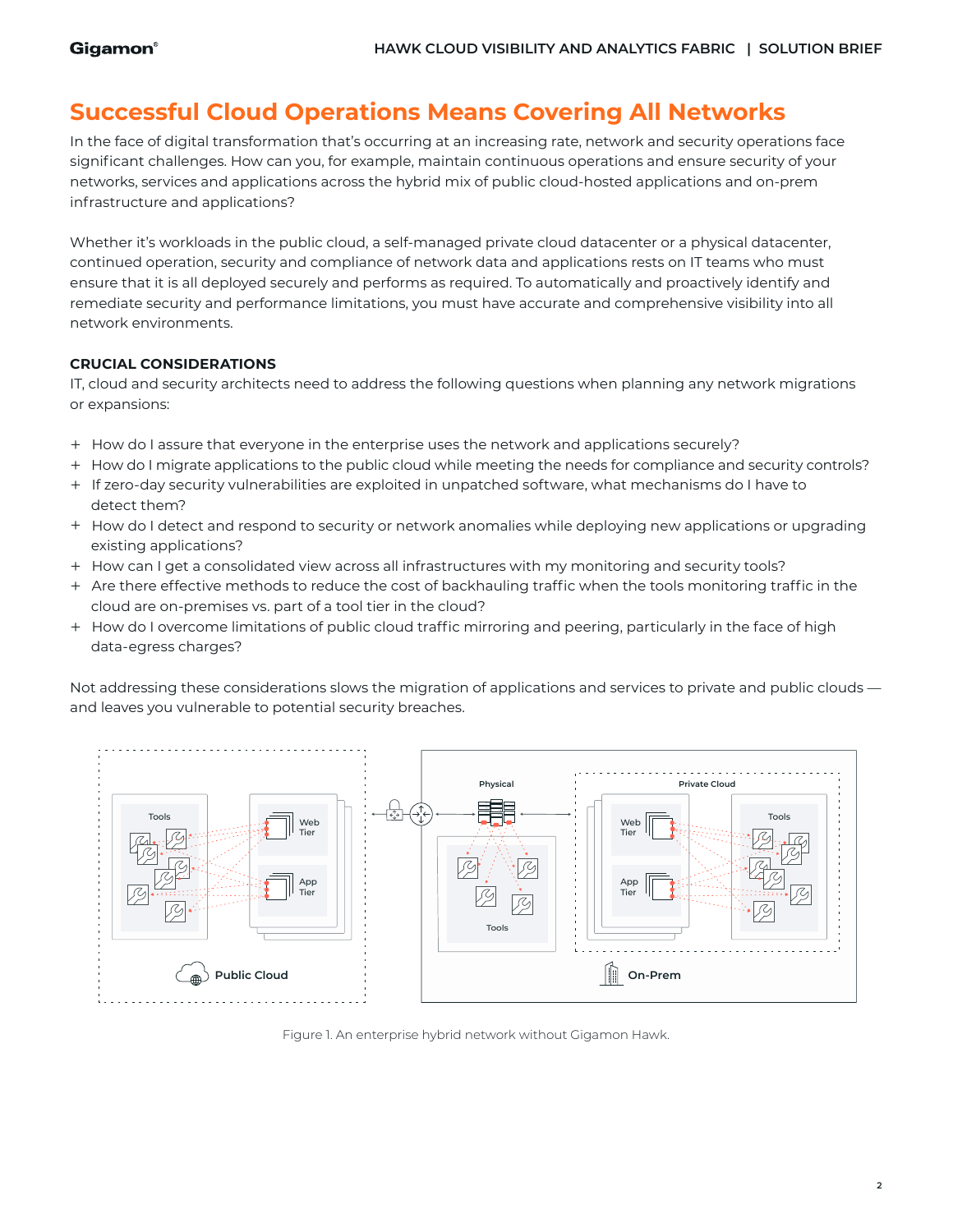# **The Solution**

Gigamon Hawk offers intelligent packet and flow brokering capabilities, via a simple business model, to help increase security, operational efficiency and scale across hybrid network infrastructures. It enables NetOps and InfoSec teams to maximize visibility for network monitoring and security and to get the most out of their new and existing tools, where even existing physical tools can be used for on-prem private cloud.



Figure 2: An enterprise hybrid network with Gigamon Hawk.

The solution consists of:

- + GigaVUE® Cloud Suite, with GigaVUE V Series visibility nodes and G-vTAPs, to provide traffic acquisition, processing and forwarding within virtual and container infrastructures
- + GigaVUE physical appliances, with GigaVUE HC/TA Series and G-TAPs, to provide traffic acquisition, processing and forwarding within physical infrastructure
- + GigaVUE-FM to provide single-pane-of-glass unified management of the visibility and analytics fabric across all infrastructures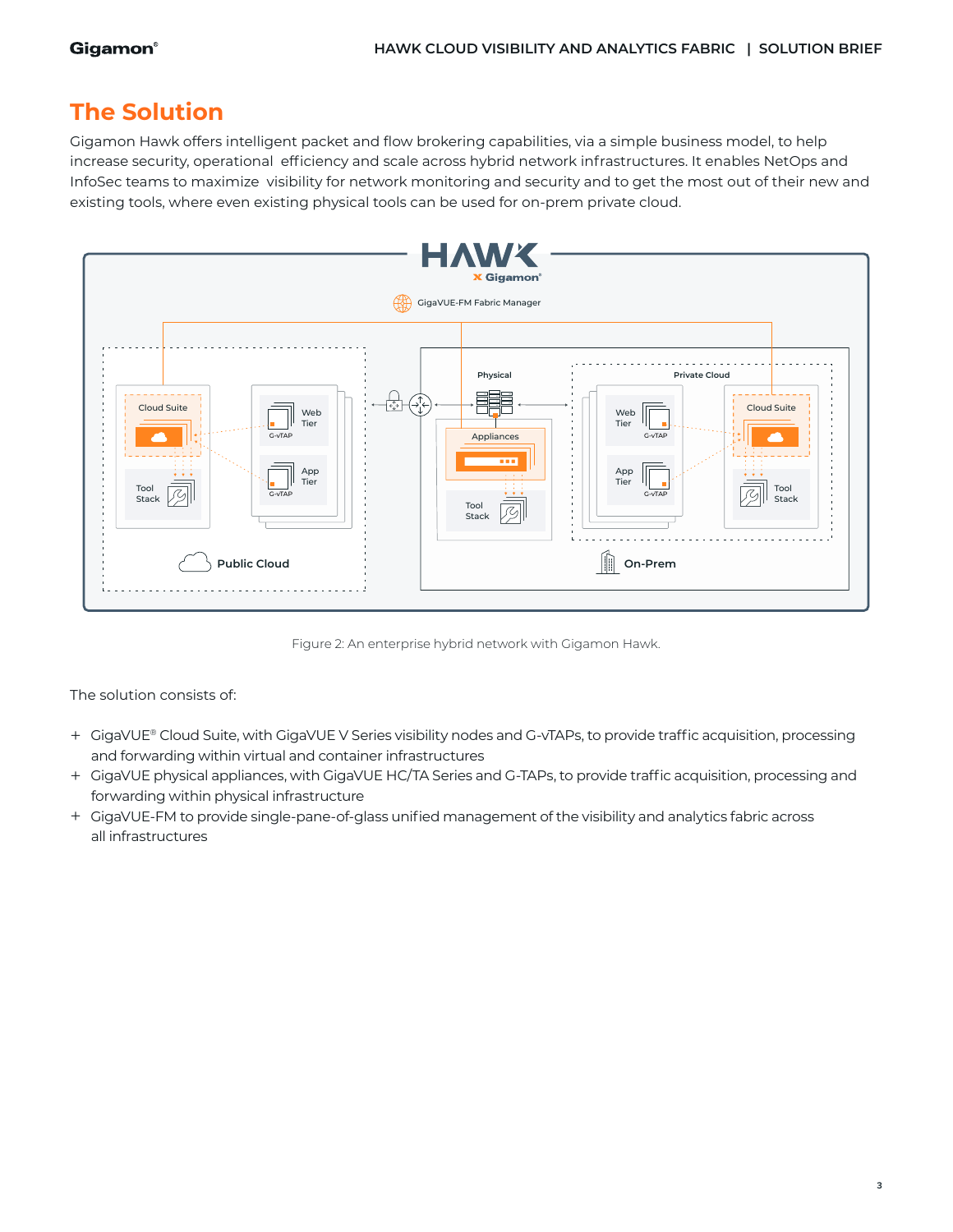#### **TRAFFIC INTELLIGENCE**

#### **Key benefits:**

- + Remove duplicate packets that result from network switch mirror/SPAN ports, multiple TAP points or multiple virtual mirroring sources, which can reduce monitoring traffic by more than 50 percent
- + Remove or truncate packets or flows, resulting in 75 percent or more reduction in traffic forwarded to tools
- + Gain visibility into SSL/TLS encrypted traffic, including TLS 1.3 encrypted flows
- + Comply with data privacy rules with data masking
- + Remove unwanted tagging and encapsulation,
- + thereby increasing effectiveness and efficiency of your tools
- + Tunneling support for virtual traffic sources, multisite interconnection and forwarding to virtual tools

## **SUBSCRIBER INTELLIGENCE**

#### **Key benefits:**

- + Coherently filter, forward-list and/or sample 3G, 4G and 5G control and user-plane sessions focusing on only the traffic of importance
- + Coherently balance 3G, 4G and 5G loads across multiple instances of the same tool
- + Coherently filter, forward-list and/or sample SIP signaling and RTP data sessions focusing on only the traffic of importance
- + Coherently balance SIP and RTP loads across multiple instances of the same tool

#### **APPLICATION INTELLIGENCE**

#### **Key benefits:**

- + Ignore or focus on specific applications within user traffic, making your monitoring and security more effective and efficient
- + Generate rich metadata for applications to feed monitoring and security tools (e.g. SIEMs) that don't ingest actual raw packets
- + Generate video data records for video analytics tools (e.g. Nokia AVA's PVA), without the need for separate probes

### **SECURITY INTELLIGENCE**

### **Key benefit:**

Generate threat intelligent metadata for the Gigamon ThreatINSIGHT™ network detection and response (NDR) tool.

**4**